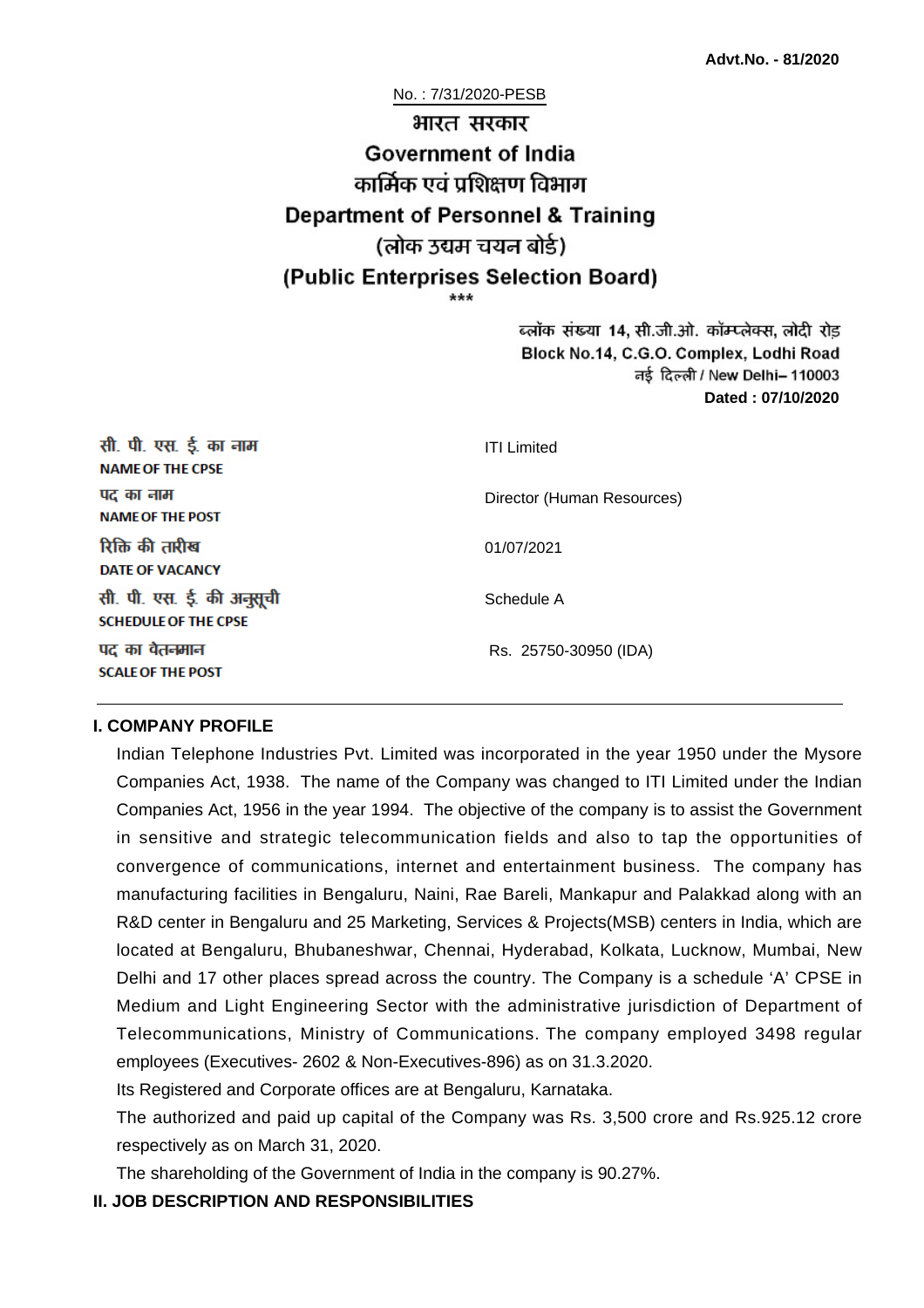Director (HR) is a member on Board of Directors and reports to Chairman and Managing Director. He is overall incharge of coordinating and implementing personnel and industrial relations policies, management functions, administrative control etc. in the organization.

# **III. ELIGIBILITY**

**1. AGE :** On the date of occurrence of vacancy (DOV)

| Age of superannuation 60 years |                                                                                             |                |                                                                                             |  |
|--------------------------------|---------------------------------------------------------------------------------------------|----------------|---------------------------------------------------------------------------------------------|--|
| <b>Internal</b>                |                                                                                             | <b>Others</b>  |                                                                                             |  |
| <b>Minimum</b>                 | <b>Maximum</b>                                                                              | <b>Minimum</b> | <b>Maximum</b>                                                                              |  |
| 45                             | 2 years residual service as on<br>the date of vacancy w.r.t. the<br>date of superannuation. | 45             | 3 years residual service as on<br>the date of vacancy w.r.t. the<br>date of superannuation. |  |

# **2. EMPLOYMENT STATUS:**

The applicant must, on the date of application, as well as on the date of interview, be employed in a regular capacity – and **not** in a contractual/ad-hoc capacity – in one of the followings:-

(a) Central Public Sector Enterprise (CPSE) (including a full-time functional Director in the Board of a CPSE);

(b) Central Government including the Armed Forces of the Union and All India Services;

(c) State Public Sector Enterprise (SPSE) where the annual turnover is \***Rs 1500 crore or more**;

(d) Private Sector in company where the annual turnover is **\*Rs 1500 crore or more**.  **Preference would be given to candidates from listed companies.**

(\* The average audited annual turnover of three financial years preceding the calendar year in which the post is advertised shall be considered for applying the approved limits)

# **3. QUALIFICATION:**

The applicant should be a graduate with good academic record from a recognised University/ Institution.

The Post Graduate Diploma or Degree in Personnel Management/ Human Resource Management or Masters in Business Administration (MBA)/ Post Graduate Diploma/ Programme in Management (PGDM/ PGPM) from a recognized University/ Institute, will be desirable.

# **4. EXPERIENCE:**

The applicant should have at least five years of cumulative experience during the last ten years in various aspects of HR/ Personnel Management/ Industrial Relations in an organization of repute.

# **5. PAY SCALE:**

# **(a)Central Public Sector Enterprises-**

#### **Eligible Scale of Pay**

(i) Rs. 7250-8250 (IDA) Pre 01/01/1992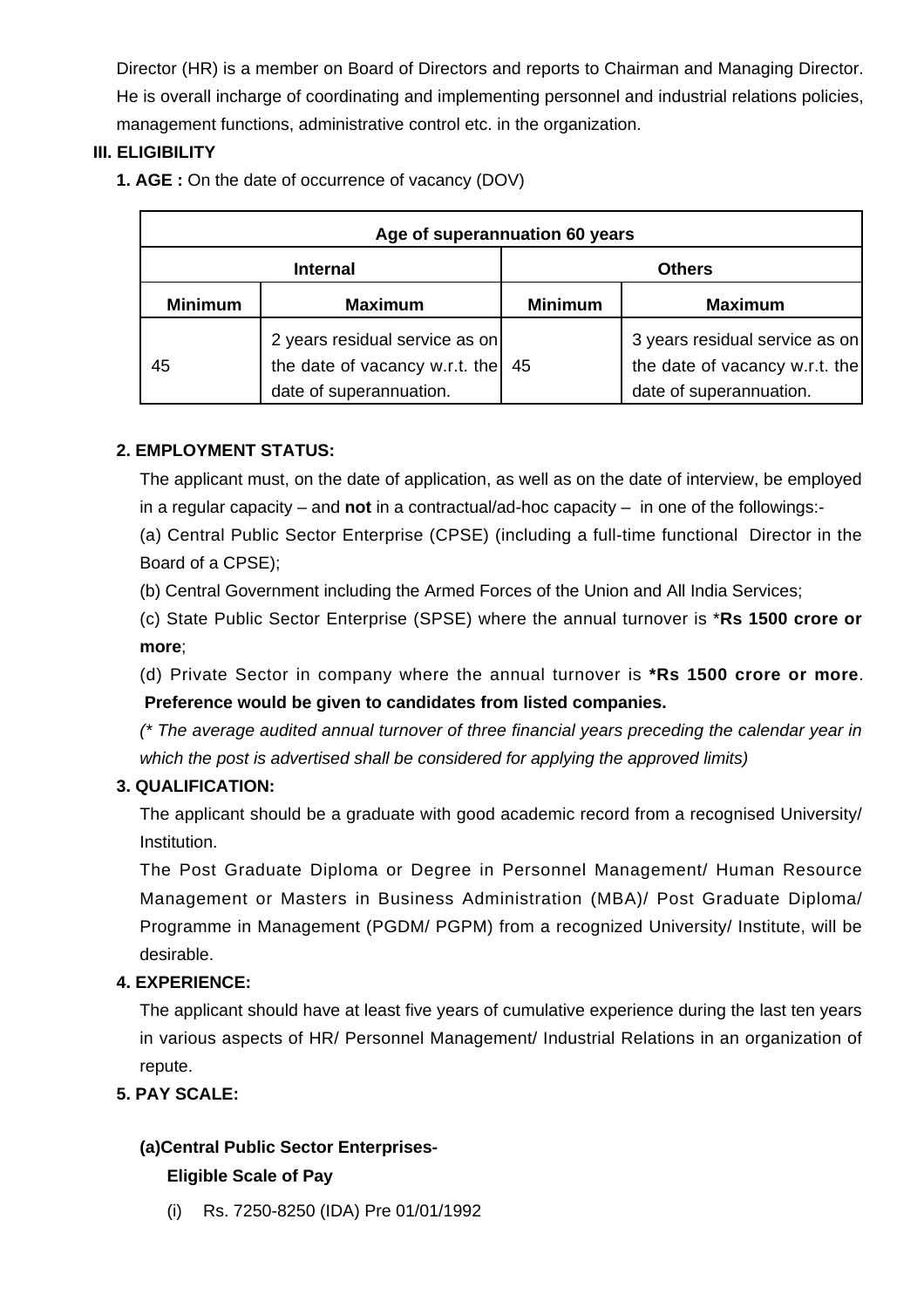- (ii) Rs. 9500-11500 (IDA) Post 01/01/1992
- (iii) Rs. 20500-26500 (IDA) Post 01/01/1997
- (iv) Rs. 51300-73000 (IDA) Post 01/01/2007
- (v) Rs. 120000-280000 (IDA) Post 01.01.2017
- (vi) Rs. 18400-22400 (CDA) Pre-revised post 01.01.1996
- (vii) Rs. 37400-67000 + GP 10000 (CDA) post 01.01.2006
- (viii) Rs. 144200-218200 (Level 14) CDA post 01.01.2016

The minimum length of service required in the eligible scale will be one year for internal candidates, and two years for others as on the date of vacancy.

**(b)**

**(i) Applicants from Central Government / All India Services** should be holding a post of the level of Joint Secretary in Government of India or carrying equivalent scale of pay on the date of application.

**(ii) Applicants from the Armed forces of the Union** should be holding a post of the level of Major General in the Army or equivalent rank in Navy/Air Force on the date of application.

**(c)**

 **Applicants from State Public Sector Enterprises/ Private Sector** should be working at Board level position or at least a post of the level immediately below the Board level on the date of application.

# **6. CONDITION OF IMMEDIATE ABSORPTION FOR CENTRAL GOVERNMENT OFFICERS**

Central Government Officers, including those of the Armed Forces of the Union and the All India Services, will be eligible for consideration only on immediate absorption basis.

# **IV. DURATION OF APPOINTMENT**

The appointment shall be for a period of five years from the date of joining or upto the date of superannuation or until further orders, whichever is earlier.

#### **V. SUBMISSION OF APPLICATIONS**

# **Applicants should submit their applications on-line only as per the format .**

**1.** The applicants should submit their applications through proper channel as follows:

(a) Government Officers, including those of the Armed Forces of the Union and All India Services: through Cadre Controlling authority;

- (b) CMDs/MDs/Functional Directors in CPSE: through the concerned Administrative Ministry;
- (c) Below Board level in CPSE: through the concerned CPSE;

(d) CMDs/MDs/Functional Directors in State PSE: through the concerned Administrative Secretary and Cadre Controlling Authority, if any, of the State Government;

- (e) Below Board level in SPSE: through the concerned SPSE.
- (f) Private Sector: directly to the PESB.

**2**. Applicants from Private Sector must submit the following documents along with the application form:

(a) Annual Reports of the Company in which currently working for the 3 financial years preceding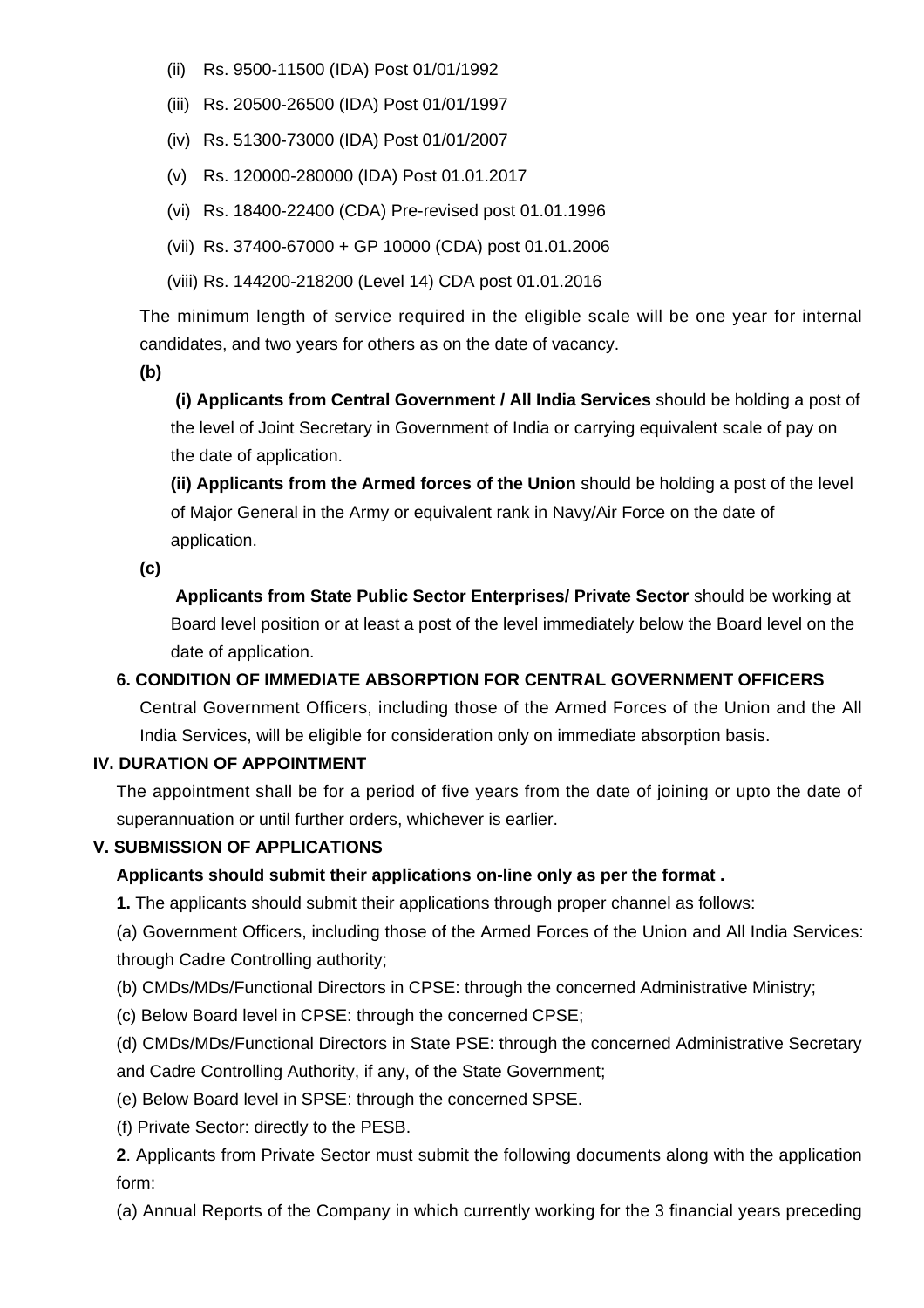the calendar year in which the post is advertised (**please provide URL or attach/enclose copies);**

(b) Whether the company is listed or not; if yes, the documentary proof **(please provide URL or attach/enclose copies);**

(c) Evidence of working at Board level or at least a post of the level immediately below the Board level;

(d) Self-attested copies of documents in support of age and qualifications;

(e) Rrelevant Jobs handled in the past with details.

#### **VI. UNDERTAKING BY THE APPLICANT**

An applicant has to give an undertaking as a part of the application that he/she will join the post, if selected. If an applicant does not give such undertaking, the application would be rejected.

# **1. For candidates from Central Government/Armed Forces of the Union/ All India Services**

(a) The appointment is on immediate absorption basis.

(b) If a candidate conveys his/her unwillingness to join after the interview is held, he/she would be debarred for a period of two years from the date of interview, for being considered for a Board level post in any CPSE.

(c) Further, if a candidate conveys his/her unwillingness to join after the issue of offer of appointment, he/she would be debarred for a period of two years from the date of offer of appointment for being considered for a Board level post in any CPSE.

#### **2. For candidates from CPSE**

a. If a candidate conveys his/her unwillingness to join after the interview is held, he/she would be debarred for a period of two years from the date of interview, for being considered for a Board level post in any CPSE other than the one to which the candidate belongs.

b. Further, if a candidate conveys his/her unwillingness to join after the issue of offer of appointment, he/she would be debarred for a period of two years from the date of offer of appointment for being considered for a Board level post in any CPSE other than the one to which the candidate belongs.

#### **3. For candidates from SPSE/ Private Sector**

a. If a candidate conveys his/her unwillingness to join after the interview is held, he/she would be debarred for a period of two years from the date of interview, for being considered for a Board level post in any CPSE.

b. Further, if a candidate conveys his/her unwillingness to join after the issue of offer of appointment, he/she would be debarred for a period of two years from the date of offer of appointment for being considered for a Board level post in any CPSE.

**4.** In the above cases, no request for relaxation or otherwise would be entertained.

# **VII. THE APPLICANTS CAN EITHER**

**(a)** fill up the **Application Form online only** against this Job Description on the website of PESB http://pesbonline.gov.in/ and thereafter **forward it online**, as specified in para V(1);

**Or**

**(b)** fill up the **Application Form online only** against this Job Description on the website of PESB http://pesbonline.gov.in/, take a printout and send it offline, as specified in para V(1).